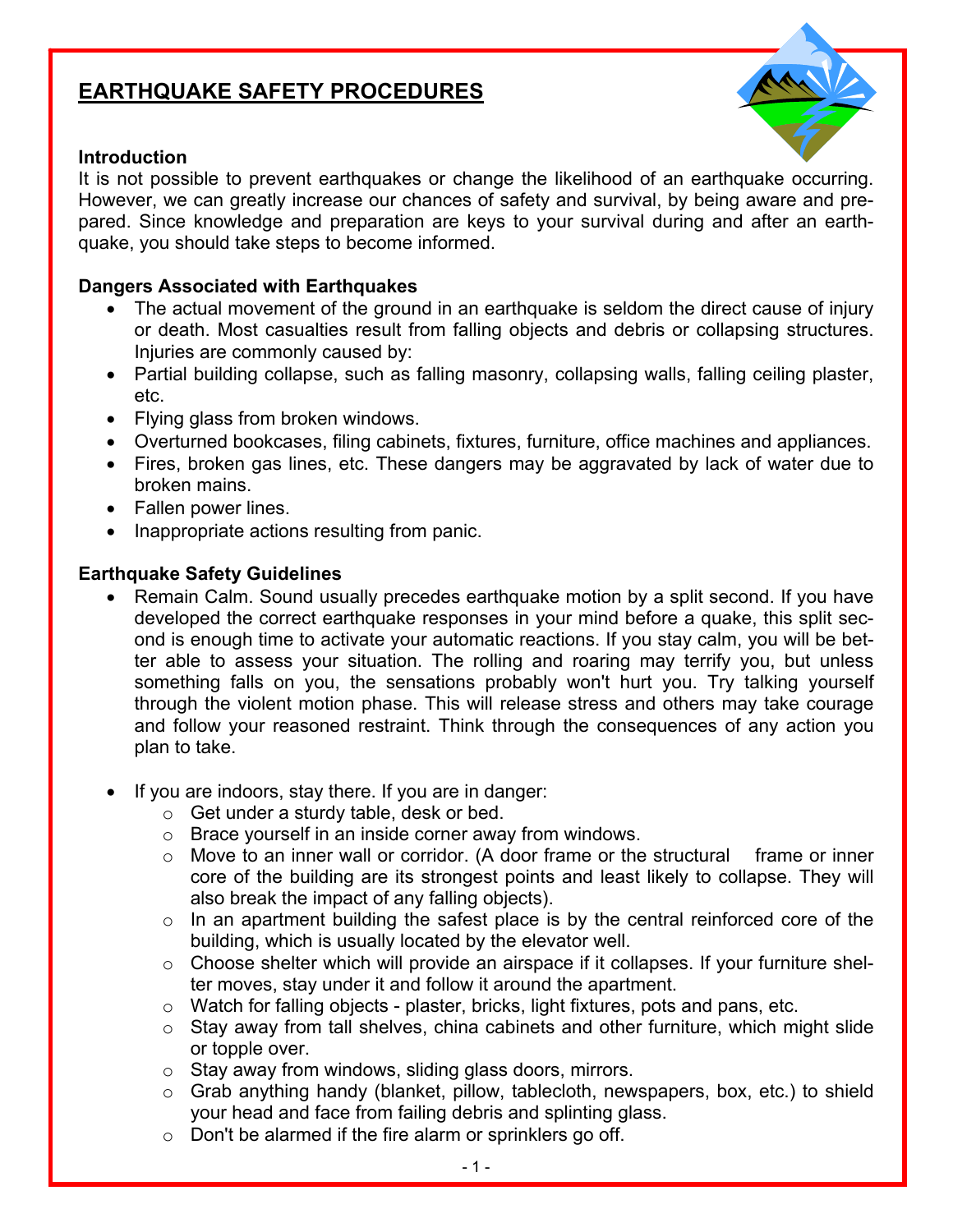- Do Not Rush Outside. Stay on the same floor that you are on. Stairways may be broken and exits jammed with people. Do not use elevators as the power for elevators may go out and leave you trapped. The greatest danger from falling debris is just outside doorways and close to outer walls. If for safety reasons you must leave the building, choose your exits as carefully as possible.
- If you are outside, stay there. Move away from the building, garage, walls, power poles and lampposts. Electric power lines are a serious hazard - stay away from fallen lines. If possible, proceed cautiously to an open area.
- If you are in a moving car, stop. Stop as quickly as safety permits in the best available space. Stay in your car. Don't stop where buildings can topple down on top of you. A car is an excellent shock absorber and will shake a lot on its springs during an earthquake, but it's a fairly safe shelter from which to assess your situation.
- Avoid Fallen Power Lines. The possibility of encountering fallen live wires is great during and after an earthquake. If you are on foot, make a wide path around the wires. If you are in the car and live wires have fallen across the car, remain where you are. Your car is usually well insulated and will protect you from electric shock. Never assume that downed power lines are dead.

## **After An Earthquake**

Within the First Several Minutes:

- Remain Calm. Don't Panic. Try to calm and reassure others. Stop and take time to think. Wait until all motion has stopped. Do not run down stairs or outdoors. Be prepared for additional shockwaves.
- Do not light matches, cigarettes or turn on electrical switches. Flashlights are one of the best light sources after a damaging earthquake. Proceed with extreme caution.
- Protect hands and feet from broken glass or debris. Keep head and face protected (hardhat, blanket, tablecloth, etc.)
- Make a quick check for injuries or trapped people. Provide emergency first aid if needed. Do not try to move seriously injured persons unless they are in immediate danger from further injury.
- Turn off all appliances and office machines. Extinguish all open flames. Check power lines and cords. If problems exist in electrical lines or gas lines the mains should be shut off.
- It may be necessary to draw a moderate amount of cold water in bathtubs and sinks and other containers, in case service should be disrupted.